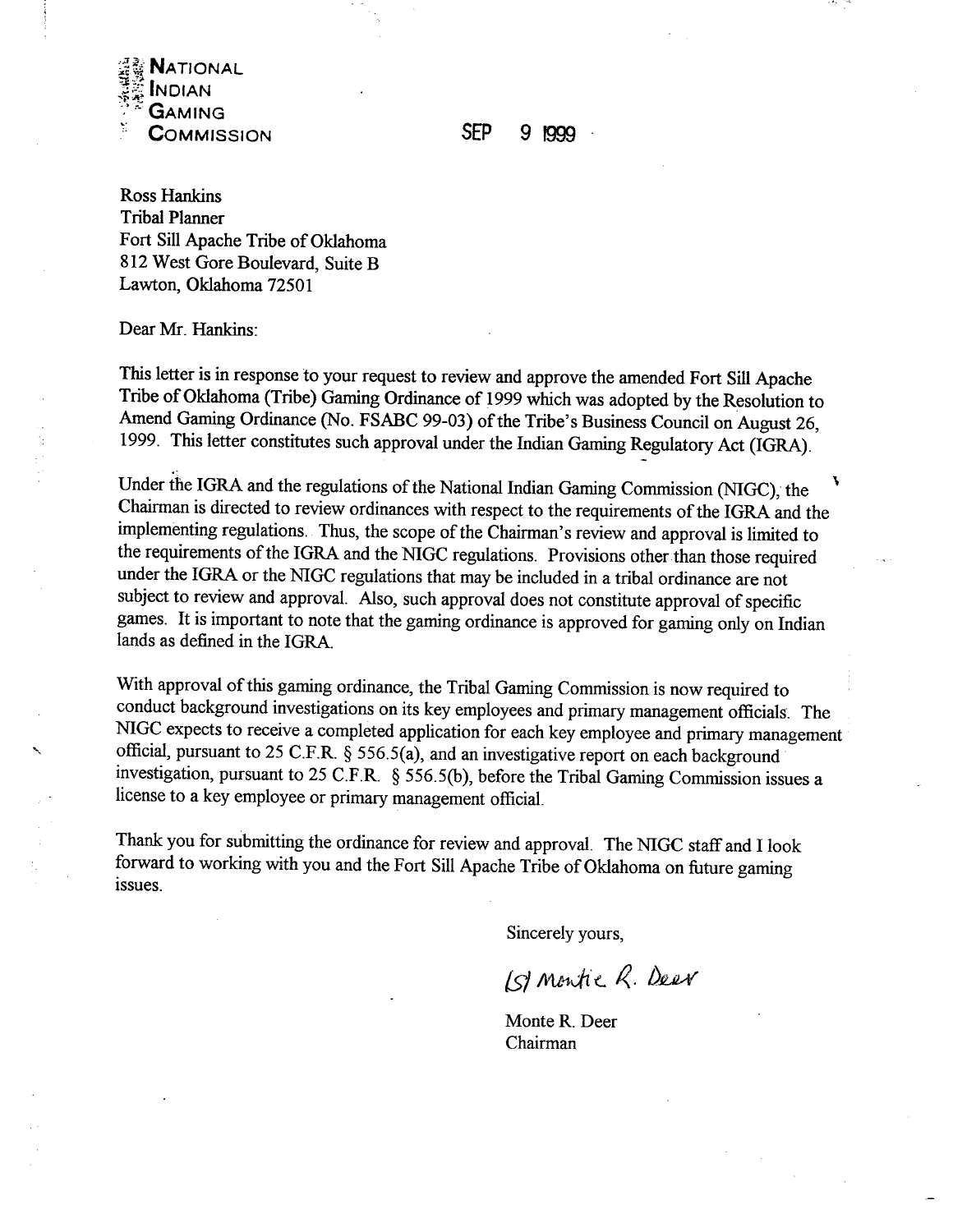

, . **.I.** 

**FORT SILL** - **CHlRlCAHUA** - **WARM SPRINGS** - **APACHE TRIBE** 

**PHONE: (580) 588-2298** / **231 4** - **FAX: (580) 588-31 33 ROUTE 2. BOX 121 APACHE. OKLAHOMA 73006** 

#### RESOLUTION TO **APPROVE** GAMING ORDINANCE

#### RESOLUTION FSAGC-99-03

. .

فتكرس والمناور

WHEREAS, the FORT SILL APACHE TRIBE OF OKLAHOMA is a Federally recognized Indian Tribe organized under the Oklahoma Indian Welfare Act of June 26, 1936, and under its Tribal Constitution ratified on October 30, 1976, has full power to act for the **<sup>e</sup>**Tribe; and

WHEREAS, the FORT SILL APACHE TRIBE OF OKLAHOMA Tribal General Council has the duty and responsibility to represent the Tribe and act on all matters that concern the welfare of the Tribe pursuant to Article IV and Article VII of the Constitution of the FORT SILL APACHE TRIBE OF OKLAHOMA; and

WHEREAS, the FORT SILL APACHE TRIBE OF OKLAHOMA Tribal Business Committee on October 14, 1998, approved and ratified the Tribal Gaming Ordinance; and

WHEREAS, the FORT SILL APACHE TRIBE OF OKLAHOMA Tribal General<br>Council desires to approve the Gaming Ordinance with the Council desires to following change:

> SECTION 200 TRIBAL GAMING BOARD OVER GAMING, second paragraph is amended in its entirety to read "The Gaming Board shall consist of five (5) board members appointed by the Tribal Business Committee to staggered three (3) year terms. The Chairperson shall be appointed to an initial<br>three (3) year term, the Vice-Chairperson and an year term, the Vice-Chairperson and an additional appointee shall be appointed for a two (2) year term. The two (2) remaining appointees shall be appointed for a one (1) year term. Vacancies caused by death, resignation or term expiration shall be filled by the Tribal Business Committee."

WHEREAS, the FORT SILL APACHE TRIBE OF OKLAHOMA Tribal General Council hereby authorizes and grants to the Tribal Business Committee the authority to amend the Gaming Ordinance as is necessary and desirable in the opinion of the Tribal Business Committee; and,

#### **MOUNTAIN SPIRIT DANCER**

Mountain Spint Dancer represents the Mountain Spirit Ceremony which is used by the Chiricahua and Warm Springs Apache. It was given to the Apaches by the Mountain Spirits for blessing, protection, curing and warding off diseases. The Ceremony is still used toriav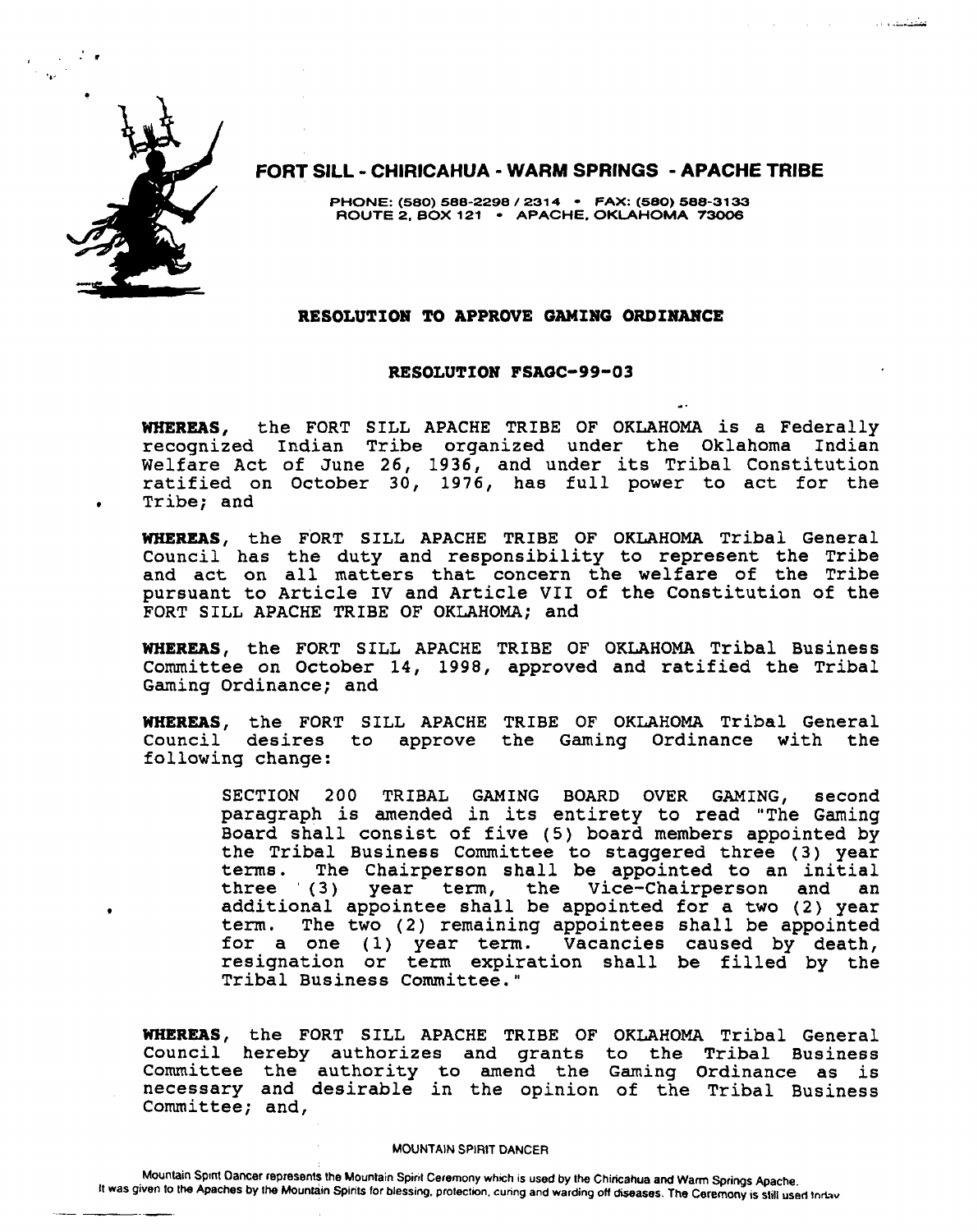WHEREAS, the FORT SILL APACHE TRIBE OF OKLAHOMA Tribal General Council has the authority to authorize the Chairwoman, the Vice-Chairman, the Secretary-Treasurer, and the Business Committee Members of the FORT SILL APACHE TRIBE OF OKLAHOMA to enter into contracts, leases and agreements of every description not inconsistent with federal law;

**HOW,** THEREFORE, BE IT RESOLVED, that the FORT SILL APACHE TRIBE OF OKLAHOMA Tribal General Council finds that the FORT SILL APACHE TRIBE OF OKLAHOMA Tribal Business Committee has previously approved and ratified the Gaming Ordinance on October 14, 1998.

#OW, THEREFORE, BE IT FURTHER RESOLVED, that the FORT SILL APACHE TRIBE OF OKLAHOMA Tribal General Council approves the Gaming Ordinance in its entirety with the change in Section 200 as set forth hereinabove.

HOW, THEREFORE, BE IT FURTHER RESOLVED, that the FORT SILL APACHE TRIBE OF OKLAHOMA Tribal General Council hereby authorizes and grants to the Tribal Business Committee the authority to amend the Gaming Ordinance as is necessary and desirable in the opinion of the Tribal Business Committee.

**NOW,** THEREFORE, BE IT FURTHER RESOLVED, that the FORT SILL APACHE TRIBE OF OKLAHOMA Tribal General Council authorizes and directs the Chairwoman, the Vice-Chairman, the Secretary-Treasurer, and : the Business Committee Members of the FORT SILL APACHE TRIBE OF OKLAHOMA to execute and sign the Gaming Ordinance on its behalf, to carry out the intent of this Tribal Resolution.

BE IT FURTHER RESOLVED, that these documents are to be interpreted in a manner that minimizes their imposition upon the tribal sovereignty of the FORT SILL APACHE TRIBE OF OKLAHOMA.

Danrow

RUEY H / DARROW<br>Chairwoman

, 3. **-6**   $\ddot{\phantom{0}}$ 

ATTEST: <u>Adu Avosa</u>

**Secretary** 

#### CERTIFICATION

The foregoing resolution was adopted in a duly called meeting of the General Council of the FORT SILL APACHE TRIBE OF OKLAHOMA at the General Council of the FORT SILL APACHE TRIBE OF OKLAHOMA at Apache, Oklahoma, on February  $\mu$ , 1999, by a vote of  $\mu$  for and  $y-z$  against, a quorum being present. This enactment is approved by the Chairwoman of the FORT SILL APACHE TRIBE OF OKLAHOMA under the authority of Article IV and Article VII of the Tribal Constitution.

DdawWare *<u>VORI GOODAY WARE</u>*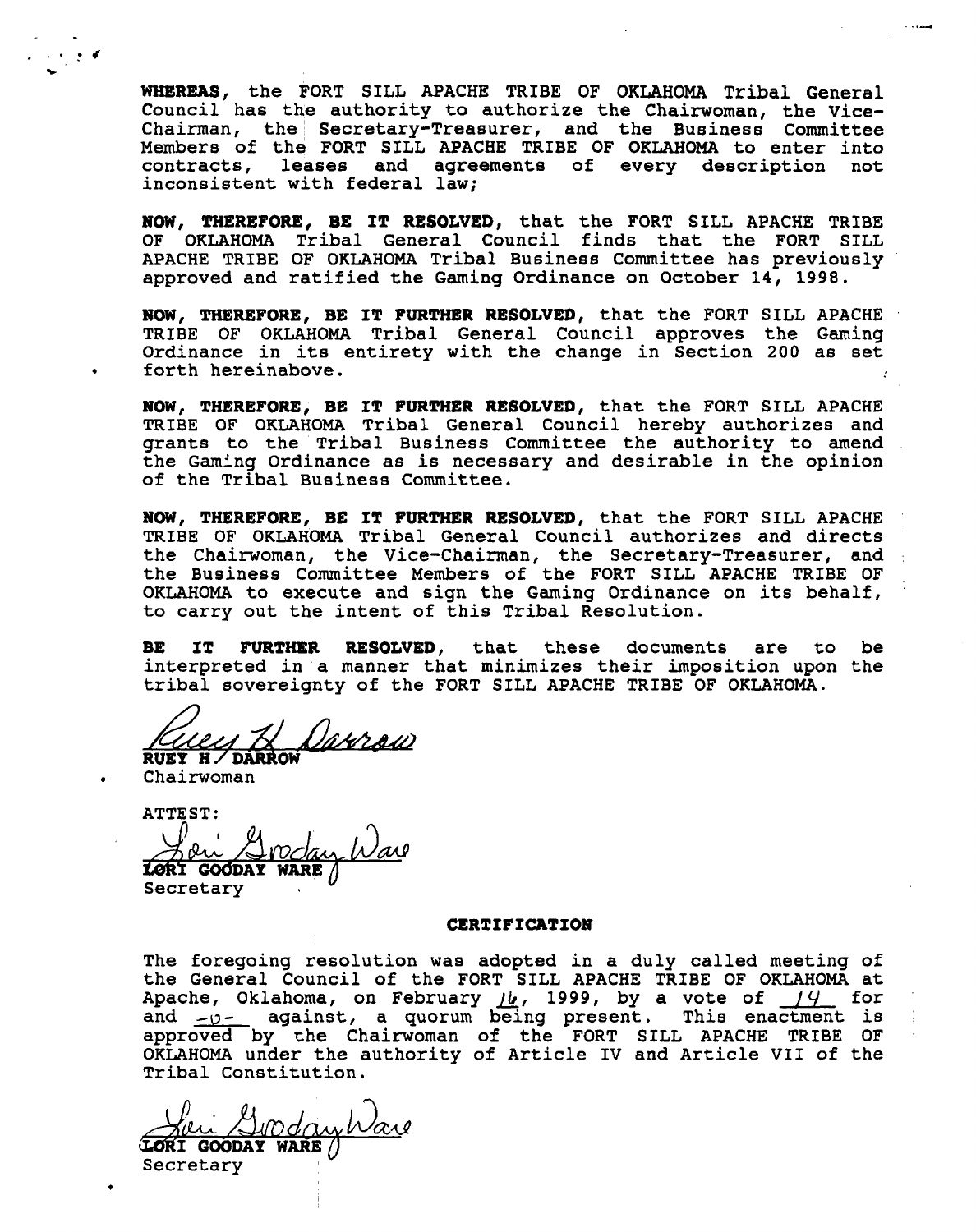

# **FORT SILL APACHE TRIBE OF OKLAHOMA**

 $\ddot{\phantom{a}}$ 

 $\langle \cdot, \cdot \rangle$  ).

 $\varphi_{\rm{eff}}=2\lambda_{\rm{B}}$ 

**GAMING ORDINANCE** 

**Amended** by the Fort Sill Apache Tribe of Oklahoma Business Committee on August 26, 1999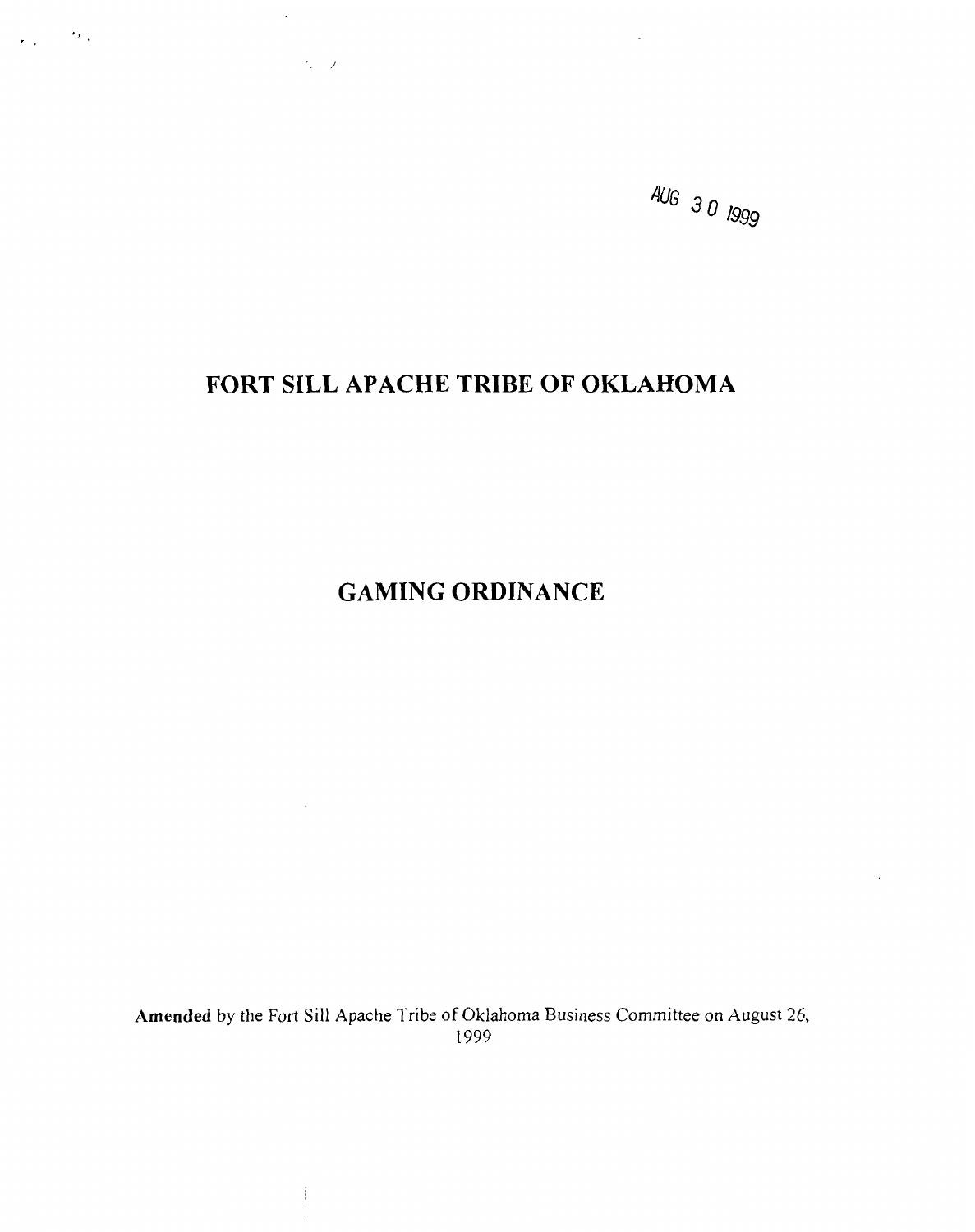AUG 30 1900

## **FORT SILL APACHE TRIBE OF OKLAHOMA GAMING ORDINANCE**

#### **I. PURPOSE**

 $\mathbf{A}(\mathbf{x})$ 

The Fort Sill Apache Tribe of Oklahoma Tribal Business Committee (hereinafter "Tribe"), empowered by Article IV and Article VII of the Tribal Constitution to enact ordinances, hereby enacts this ordinance in order to set the terms for class I1 gaming operations on lands over which the tribe exercises jurisdiction pursuant to applicable federal statutes.

### **11. GAMING AUTHORIZED**

 $\sqrt{2}$ 

Class I1 gaming as defined in the Indian Gaming Regulatory Act, P.O. 100-447, 25 U.S.C. Section 2703 (7) **(A)** ("IGRA") and by the regulations promulgated by the National Indian Gaming Commission at 25 C.F.R. § 502.3 (as published in the Federal Register at 57 FR 12382-12393, April 9, 1992) is hereby authorized.

#### **111. OWNERSHIP OF GAMING**

The Tribe shall have the sole propriety interest in and responsibility for the conduct of any gaming operation authorized by this ordinance.

#### **IV. USE OF GAMING REVENUE**

- A. Net revenues from Class I1 gaming shall be used only for the following purposes: to fund tribal government operations and programs; provide for the general welfare of the Tribe and its members; promote tribal economic development; donate to charitable organizations; or help fund operations of local government agencies.
- B. If the Tribe elects to make per capita payments to tribal members, it shall authorize such payments only upon approval of a plan submitted to the Secretary of the Interior under  $25$  U.S.C.  $\S 2710$  (b) (3).

### **V. AUDIT**

A. The Tribe shall cause to be conducted annually an independent audit of gaming operations and shall submit the resulting audit reports to the National Indian Gaming Commission.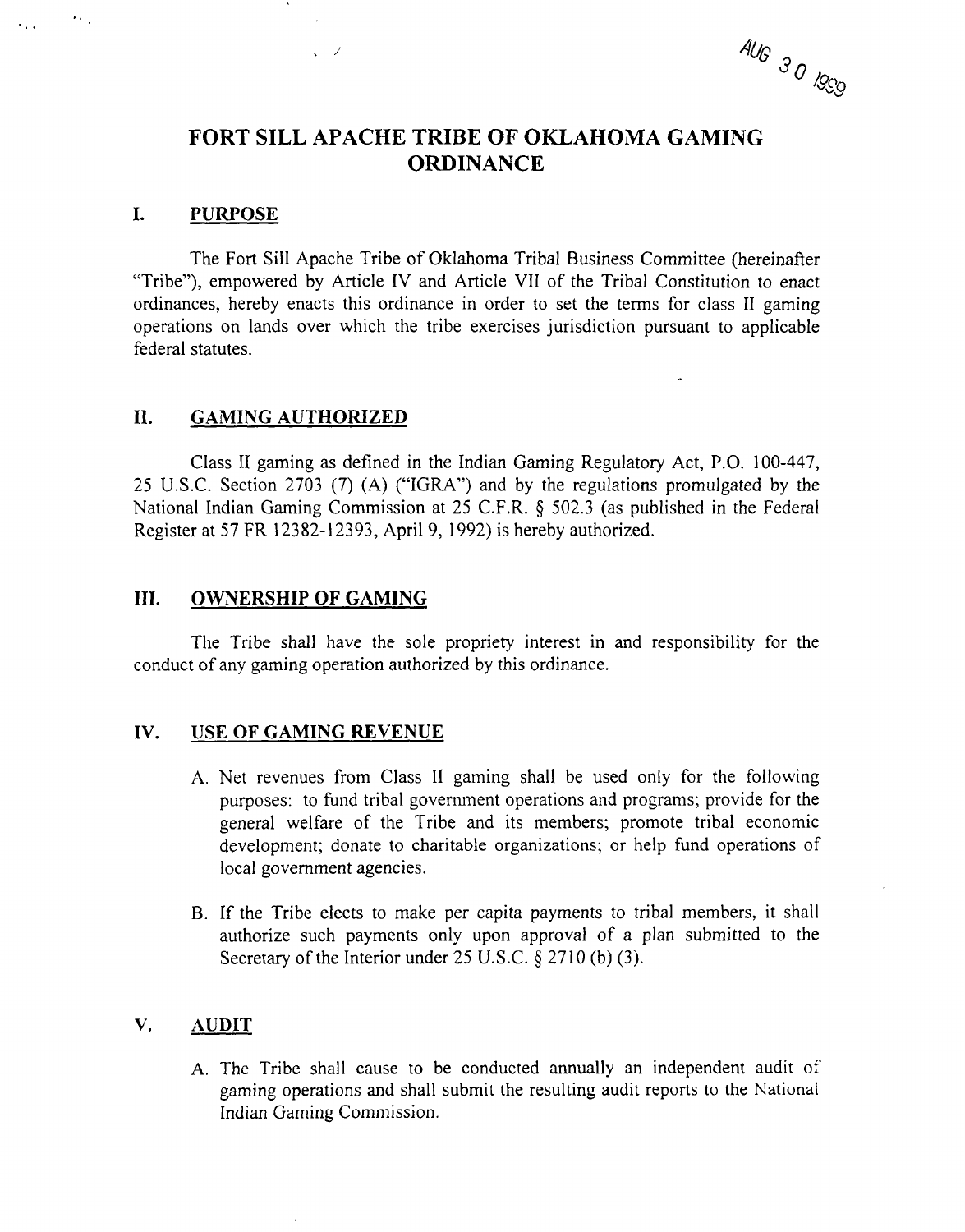B. All gaming related contracts that result in the purchase of supplies, services, or concessions in excess of \$25,000.00 annually, except contracts for professional legal and accounting services, shall be specifically included within the scope of the audit that is described in subsection A. above.

## **VI. PROTECTION OF THE ENVIRONMENTAND PUBLIC HEALTH AND SAFETY**

Class I1 gaming facilities shall be constructed, maintained and operated in a manner that adequately protects the environment and the public health and safety.

### **VII. LICENSES FOR KEY EMPLOYEES AND PRIMARY MANAGEMENT OFFICIALS**

The Tribe shall ensure that the policies and procedures set out in this section are implemented with respect to key employees and primary management officials employed at any class I1 gaming enterprise operated on Indian lands:

### **A. Definitions**

 $\Delta\sim 10$ 

 $\epsilon_{\rm{max}}$ 

For the purpose of this section, the following definitions apply:

- 1. Key employee means
	- a. A person who performs one or more of the following functions:
		- (1) Bingo caller;
		- (2) Counting room supervisor ;
		- (3) Chief of security;
		- (4) Custodian of gaming supplies or cash;
		- (5) Floor manager;
		- (6) Pit boss **<sup>r</sup>**
		- (7) Dealer;
		- (8) Croupier;
		- (9) Approver of credit; or

(10) Custodian of gambling devises including persons with access to cash and accounting records within such devices;

b. If not otherwise included, any other person whose total cash compensation is in excess of \$50,000.00 per year;or,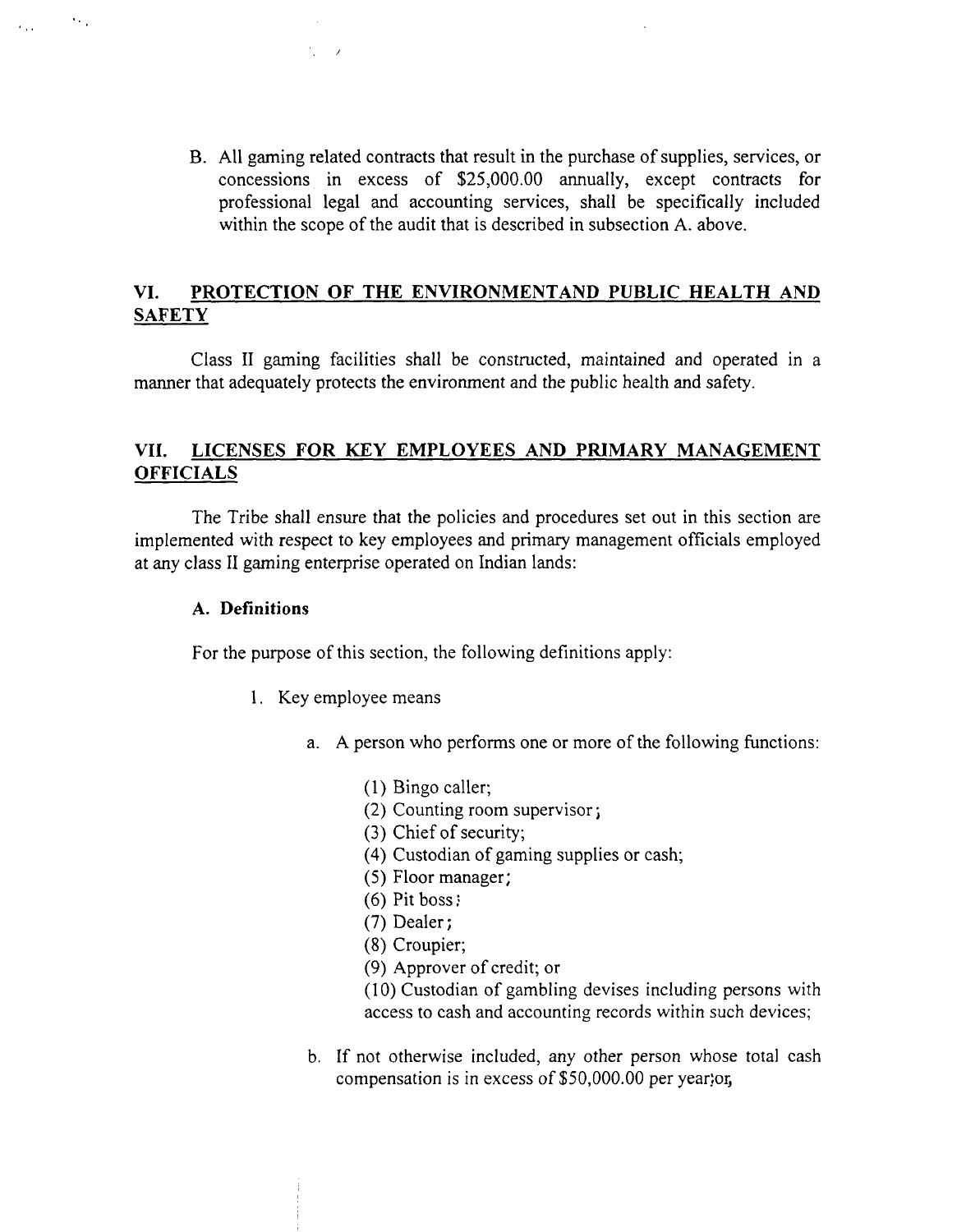- c. If not otherwise included, the four most highly compensated persons in the gaming operation.
- 2. Primary management official means
	- a. The person having management responsibility for a management contract;
	- b. Any person who has authority:
		- (1) To hire and fire employees; or
		- (2) To set up working policy for the gaming operation; or
	- c. The chief financial officer or other person who has financial management responsibility.

### **B. Application Forms**

 $\mathcal{F}_{\mathcal{F}_{\mathcal{A}}}$ 

 $\mathbf{r}$  ,  $\mathbf{r}$ 

1. The following notice shall be placed on the application form for a key employee or a primary management official before that form is filled out by an applicant:

In compliance with the Privacy Act of 1974, the following information is provided: Solicitation of the information on this form is authorized by *25* U.S.C. 2701 et seq. The purpose of the requested information is to determine the eligibility of individuals to be employed in a gaming operation. The information will be used by National Indian Gaming Commission members and staff who have need for the information in the performance of their official duties. The information may be disclosed to appropriate Federal, Tribal, State, local, or foreign law enforcement and regulatory agencies when relevant to civil, criminal, or regulatory investigations or prosecutions or when pursuant to a requirement by a tribe or the National Indian Gaming Commission in connection with hiring or firing of an employee, the issuance or revocation of a gaming license, or investigations of activities while associated with a tribe or a gaming operation. Failure to consent to the disclosures indicated in this notice will result in a tribe's being unable to hire you in a primary management official or key employee position.

The disclosure of your Social Security Number (SSN) is voluntary. However, failure to supply a SSN may result in errors in processing your application.

2. Existing key employees and primary management officials shall be notified in writing that they shall either: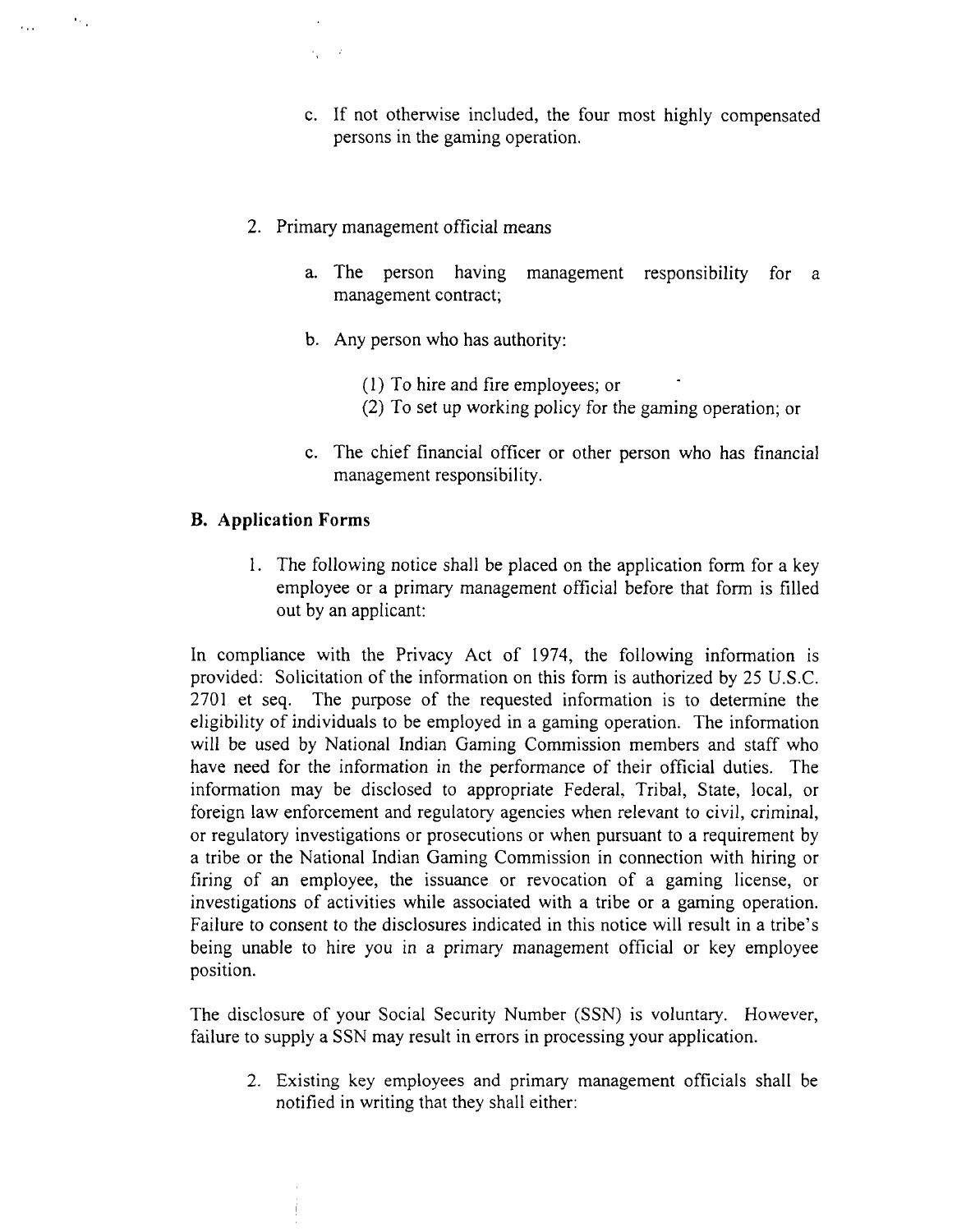- (a) Complete a new application form that contains a Privacy Act notice; or
- (b) sign a statement that contains the Privacy Act notice and consent to the routine uses described in that notice.
- 3. The following notice shall be placed on the application forrn for a key employee or a primary official before that forrn is filled out by an applicant.

A false statement on any part of your application may be grounds for not hiring you, or for firing you after you begin work. Also, you may be punished by fine or imprisonment. (U.S. Code, Title 18, Section 1001)

- 4. The Tribe shall notify, in writing existing key employees and primary management officials that they shall either:
	- (a) Complete a new application form that contains a notice regarding false statements; or
	- (b) Sign a statement that contains the notice regarding false statements.

#### **C. Background Investigations**

 $\bullet$  .

 $\mathbf{r}$ 

- 1. The Tribe shall request from each primary management official and from each key employee all of the following information:
	- (a) Full name, other names used (oral or written), social security number(s), birth date, place of birth, citizenship, gender, all languages (spoken or written);
	- (b) Currently and for the previous five *(5)* years: business and employment positions held, ownership interest in those businesses, business and residence addresses, and drivers license numbers;
	- (c) The names and current addresses of at least three personal references, including one personal reference who was acquainted with the applicant during each period of residence listed under paragraph (1) (b) of this section.;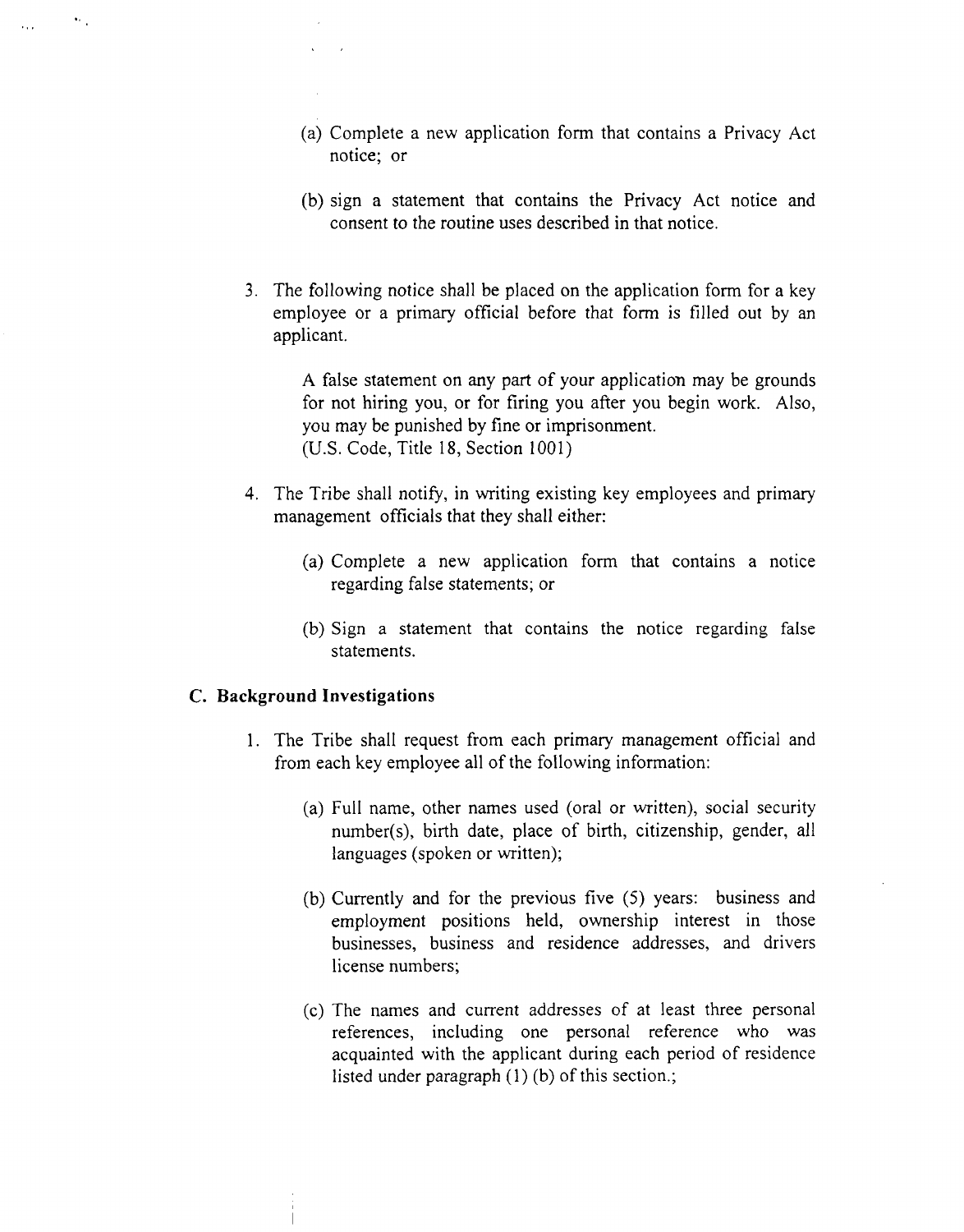(d) Current business and residence telephone numbers;

 $\bullet_{\rm 0.1}$ 

 $\ddot{\phantom{a}}$ 

- (e) A description of any existing and previous business relationships with the Indian tribes, including ownership interest in those businesses;
- **(f) A** description of any existing and previous business relationships with the gaming industry generally, including ownership interests in those businesses;
- (g) The name and address of any licensing or regulatory agency with which the person has filed an application for a license or permit related to gaming, whether or not such license or permit was granted;
- (h) For each felony for which there is an ongoing prosecution or a conviction, the charge, the name and address or the court involved, and the date and disposition if any;
- (i) For each misdemeanor conviction or ongoing misdemeanor prosecution (excluding minor traffic violations), within ten (10) years of the date of the application, the name and address of the court involved and the date and disposition;
- (i) For each criminal charge (excluding minor traffic charges), whether or not there is a conviction, if such criminal charge is within ten (10) years of the date of the application and is not otherwise listed pursuant to paragraph  $(1)$  (h) or  $(1)$  (i) of this section, the criminal charge, the name and address of the court involved and the date and disposition;
- (k) The name and address of any licensing or regulatory agency with which the person has filed an application for an occupational license or permit, whether or not such license or permit was granted;
- (1) A current photograph;
- (m)Any other information the Tribe deems relevant; and
- (n) Fingerprints consistent with procedures adopted by the Tribe according to 25 C.F.R. *5* 522.2 (h).
- 2. The Tribe shall conduct an investigation sufficient to make a determination under subsection D. below. In conducting a background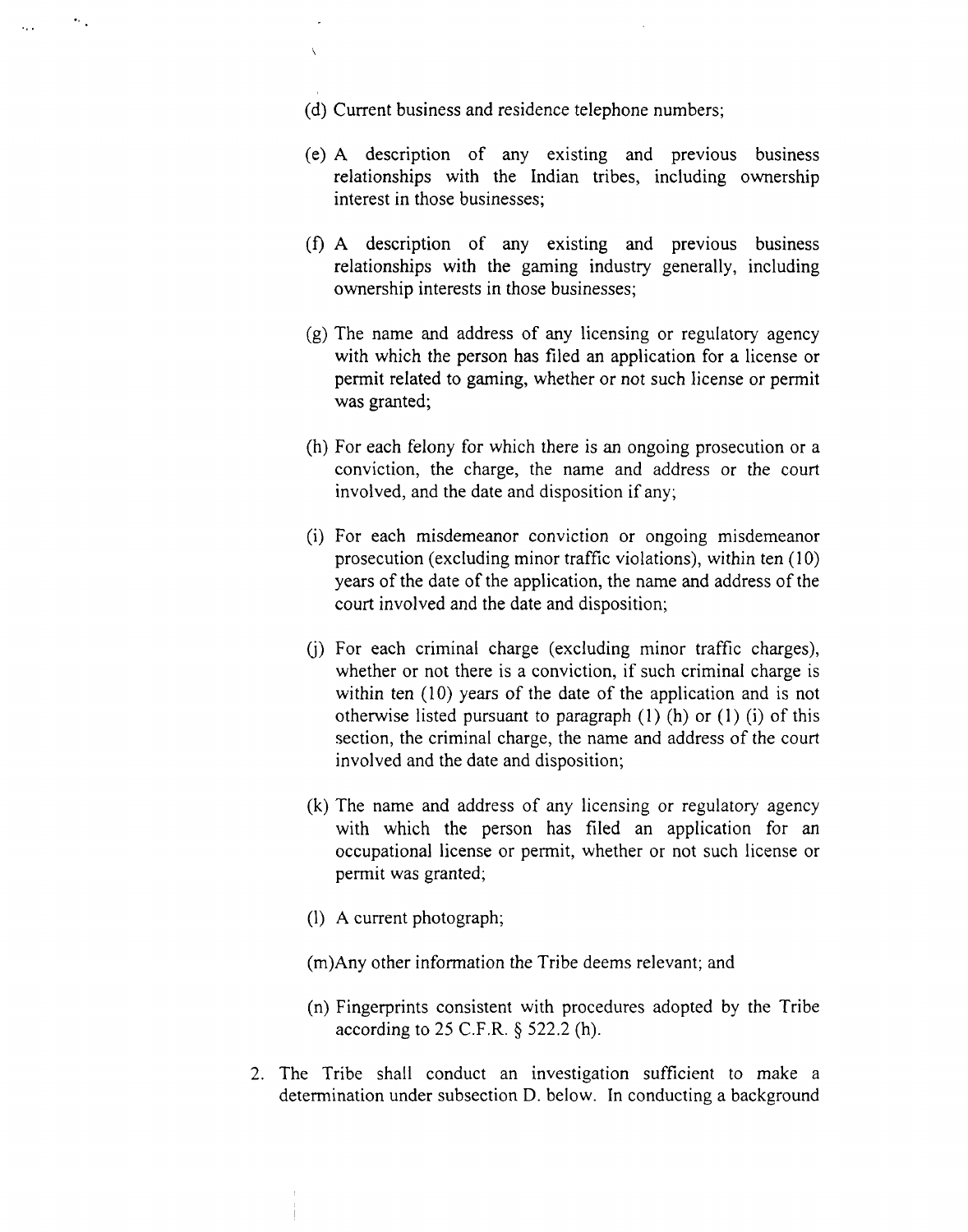investigation, the Tribe or its agent shall promise to keep confidential the identity of each person interviewed in the course of the investigation.

#### **D. Eligibility Determination**

 $\sigma_{\rm eff}$ 

The Tribe shall review a person's prior activities, criminal record, if any, and reputation, habits and associations to make a finding concerning the eligibility of a key employee or primary management official for employment in a gaming operation. If the Tribe determines that employment of the person poses a threat to the public interest or to the effective regulation of gaming, or creates or enhances dangers of unsuitable, unfair, or illegal practices and methods and activities in the conduct of gaming, a tribal gaming operation shall not employ that person in a key employee or primary management official position.

### **E. Procedures for Forwarding Applications and Reports for Key Employees and Primary Management Officials to the National Indian Gaming Commission**

- 1. When a key employee or primary management official begins work at a gaming operation authorized by this ordinance, the Tribe shall forward to the National Indian Gamin Commission a completed application for employment and conduct the background investigation and make the determination referred to in subsection D of this section.
- 2. The Tribe shall forward the report referred to in subsection F of this section to the National Indian Gaming Commission within sixty (60) days after an employee begins work or within sixty (60) days of the approval of this ordinance by the Chairman of the National Indian Gaming Commission.
- 3. The gaming operation shall not employ as a key employee or primary management official a person who does not have a license after ninety (90) days.

#### **F. Report to the National Indian Gaming Commission**

- 1. Pursuant to the procedures set out in subsection E of this section, the Tribe shall prepare and forward to the National Indian gaming Commission an investigative report on each background investigation. An investigative report shall include all of the following:
	- a. Steps taken in conducting a background investigation;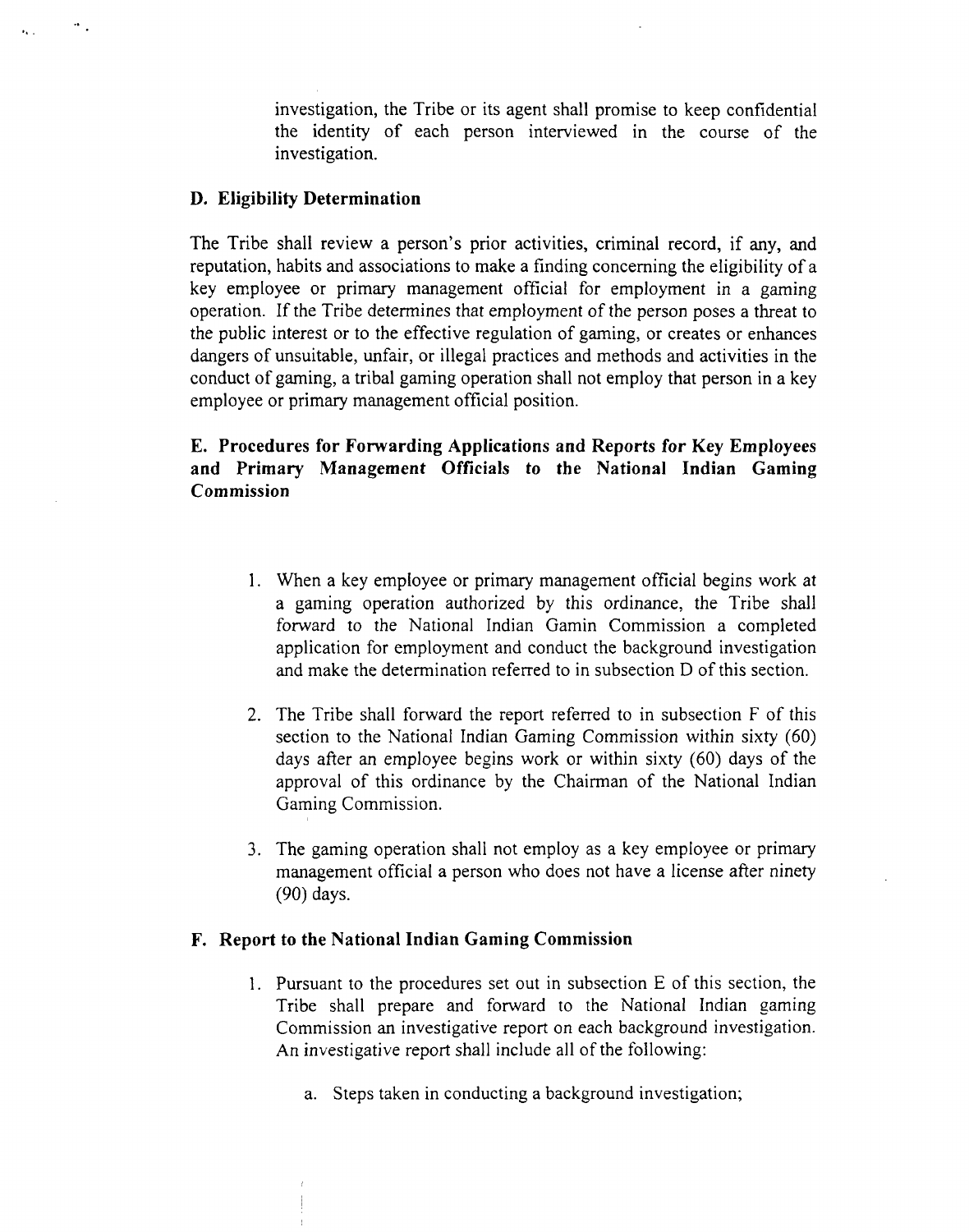b. Results obtained;

 $\ddot{\phantom{a}}$ 

- c. Conclusions reached; and
- d. The basis for those conclusions.
- 2. The Tribe shall submit, with the report, a copy of the eligibility determination made under subsection D of this section.
- 3. If a license is not issued to an applicant, the Tribe:
	- a. Shall notify the National Indian Gaming Commission; and
	- b. May forward copies of its eligibility determination and investigative report (if any) to the National Indian gaming Commission for inclusion in the Indian Gaming Individuals Records System.
- 4. With respect to key employees and primary management officials, the Tribe shall retain applications for employment and reports (if any) of background investigations for inspection by the Chairman of the National Indian Gaming Commission or his or her designee for no less than three (3) years from the date of termination of employment.

### **G. Granting a Gaming License**

- **1.** If, within a thirty (30) day period after the National Indian gaming Commission receives a report, the National Indian gaming Commission notifies the tribe that it has no objection to the issuance of a license pursuant to a license application filed by a key employee or a primary management official for whom the Tribe has provided an application and investigative report to the National Indian Gaming Commission, the Tribe may issue a license to such applicant.
- 2. The Tribe shall respond to a request for additional information from the Chairman of the National Indian Gaming Commission concerning a key employee or a primary management official who is the subject of a report. Such a request shall suspend the 30-day period under paragraph G. 1. of this section until the Chairman of the National Indian Gaming Commission receives the additional information.
- 3. If, within the thirty (30) day period described above, the National Indian Gaming Commission provides the Tribe with a statement itemizing objections to the issuance of a license to a key employee or to a primary management official for whom the tribe has provided an application and investigative report to the National Indian Gaming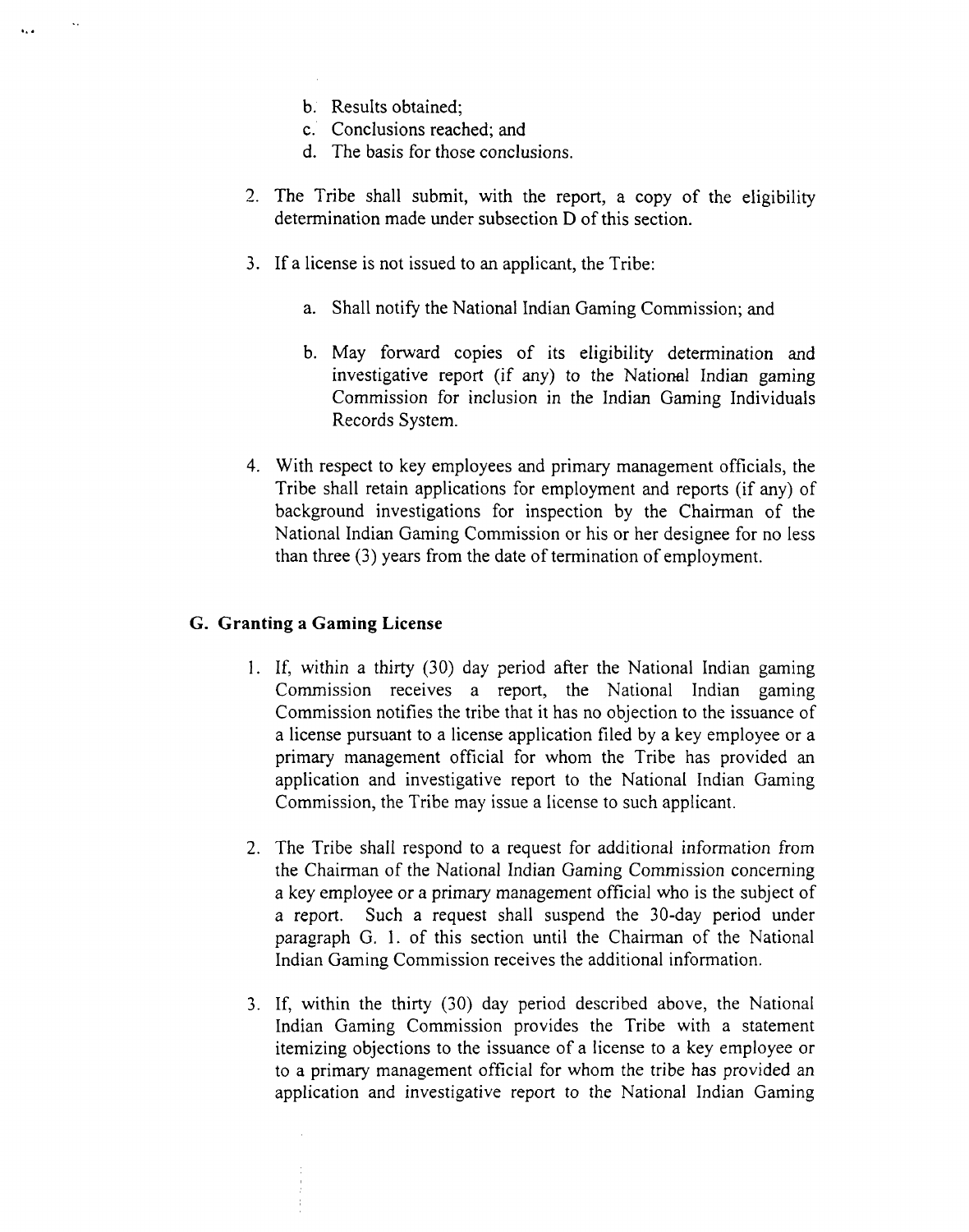4. Commission, the Tribe shall reconsider the application, taking into account the objections itemized by the National Indian Gaming Commission. The Tribe shall make the final decision whether to issue a license to such applicant.

### **H. License Suspension**

- 4. If, after the issuance of a gaming license, the Tribe receives from the National Indian Gaming Commission reliable information indicating that a key employee or a primary management official is not eligible for employment under subsection D. above, the Tribe shall suspend such license and shall notify in writing the licensee of the suspension and the proposed revocation.
- 5. The Tribe shall notify the licensee of a time and a place for a hearing on the proposed revocation of a license.
- 6. After a revocation hearing, the Tribe shall decide to revoke or to reinstate a gaming license. The Tribe shall notify the National Indian gaming Commission of its decision.

### **IX. LICENSE LOCATIONS**

The Tribe shall issue a separate license to each place, facility, or location on Indian lands where Class I1 gaming is conducted under this ordinance.

### **X. REPEAL**

To the extent that they are inconsistent with this ordinance, all prior gaming ordinance are hereby repealed.

#### **CERTIFICATION**

Ruey H. Darrow, Tribal Chairwoman, of the Fort Sill Apache Tribe of Oklahoma, hereby certifies that this Gaming Ordinance is a true and exact copy as amended by the Business Committee at a duly called meeting held on the 26<sup>st</sup> day of August, 1999, there being a Ruey H. Darrow, Tribal Chairwoman, of the Fort Sill Apache Tribe of Oklahoma<br>certifies that this Gaming Ordinance is a true and exact copy as amended by the I<br>Committee at a duly called meeting held on the 26<sup>st</sup> day of A

Roll Call Vote: Lupe A. Gooday, Sr.; <u>405</u>, Lori Gooday Ware; <u>405</u>, Flora<br>Weryackwe; 405, Thomasine Boyd; <u>10</u>, Keith Gooday; 405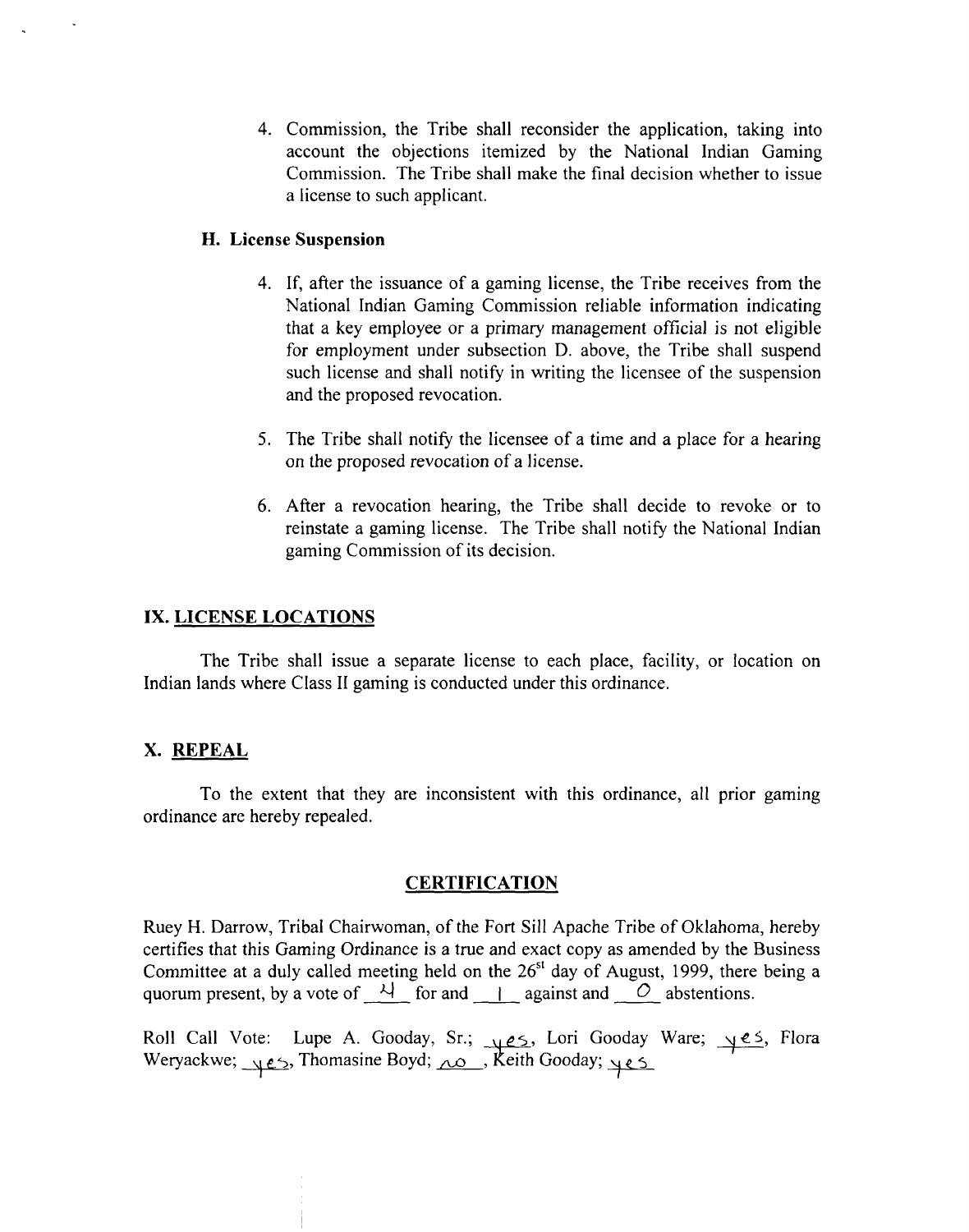**RUE** Chairwoman Secretary

aylas LORI GOOD

**EXECUTED AND DELIVERED** the day and the year first above written.

### **FORT SILL APACHE TRIBE OF OKLAHOMA:**

By and through its delegated representatives:

**RUEY PARROW KEITH GOODAY** 

LURE A/GOC бÀУ. ŚR. Vice-Chairman

 $A$ wday Waro **LORI GOODAY** 

Secretary-Treasurer

Chairwoman Committee Member

FLORA WERYACKWE Committee Member

**THOMASINE BOYD**  Committee Member

Approved by the Tribal Attorney on this 26'h day of August, 1999.

**g&.%J** y *P%L,* 

**ROBERT E. PRINCE**  Tribal Attorney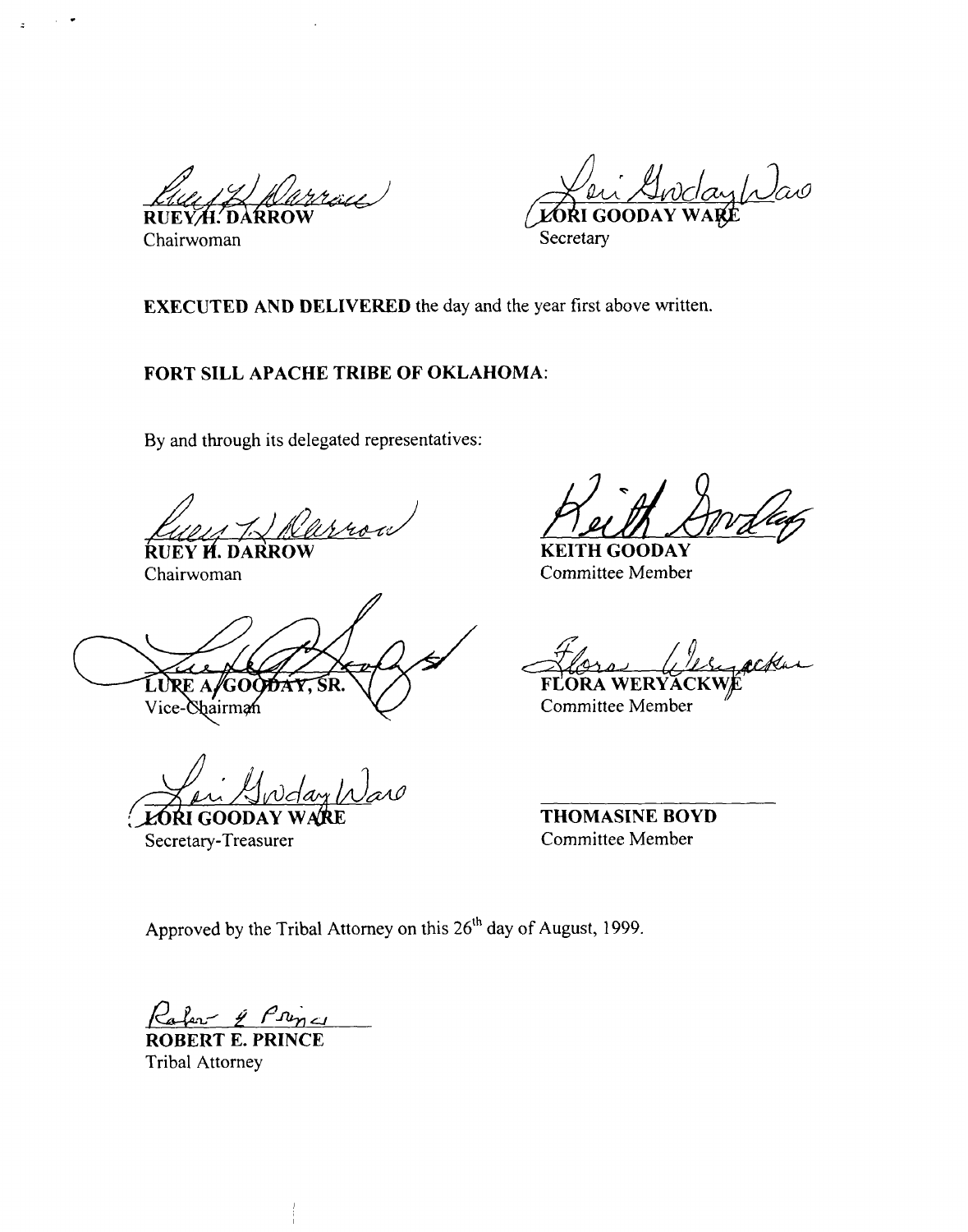

**FORT SILL** - **CHlRlCAHUA** - **WARM SPRINGS** - **APACHE TRIBE** 

**PHONE: (580) 588-2298** / **2314 FAX: (580) 588-31 33 ROUTE 2. BOX 121** - **APACHE. OKLAHOMA 73006** 

## **RESOLUTION TO AMEND GAMING ORDINANCE**

## **RESOLUTION FSABC-99- 26**

**7** 

**WHEREAS,** the FORT SILL APACHE TRIBE OF OKLAHOMA is a Federally recognized Indian Tribe organized under the Oklahoma Indian Welfare Act of June **26, 1936,** and under its Tribal Constitution ratified on October 30, **1976,** has full power to act for the Tribe; and.

**WHEREAS,** the FORT SILL APACHE TRIBE OF OKLAHOMA Tribal Business Committee has the duty and responsibility to represent the Tribe and act on all matters that concern the welfare of the Tribe pursuant to Article IV and Article VII of the Constitution of the FORT SILL APACHE TRIBE OF OKLAHOMA; and

**WHEREAS,** the FORT **SILL** APACHE TRIBE OF OKLAHOMA Tribal Business Committee on October **14, 1998,** approved and ratified the Tribal Gaming Ordinance; and

**WHEREAS,** the FORT SILL APACHE TRIBE OF OKLAHOMA Tribal General Council on February **16, 1999,** approved and amended the Tribal Gaming Ordinance with authorization to the Tribal Business Committee to amend the Gaming Ordinance as necessary and desirable.

**WHEREAS,** the FORT **SILL** APACHE TRIBE OF OKLAHOMA Tribal Business Committee desires to approve the new amended Gaming Ordinance.

**WHEREAS:** the FORT SILL APACHE TRIBE OF OKLAHOMA Tribal Business Committee has the authority to authorize the Chairwoman of the FORT SILL APACHE TRIBE OF OKLAHOMA to enter into contracts, leases and agreements of every description not inconsistent with federal law;

**NOW, THEREFORE, BE IT FURTHER RESOLVED,** the FORT SILL APACHE TRIBE OF OKLAHOMA Tribal Business Committee on October 14, **1998,** approved and ratified the Tribal Gaming Ordinance; and

**NOW, THEREFORE, BE IT FURTHER RESOLVED,** the FORT SILL APACHE TRIBE OF OKLAHOMA Tribal General Council on February **16: 1999,** approved and

#### **MOUNTAIN SPIRIT DANCER**

Mountain Spirit Dancer represents the Mountain Spirit Ceremony which is used by the Chiricahua and Warm Springs Apache. **It was given to the Apaches by the Mountain Spirits for blessing, protection, curing and warding ott diseases. The Ceremony is still used today.**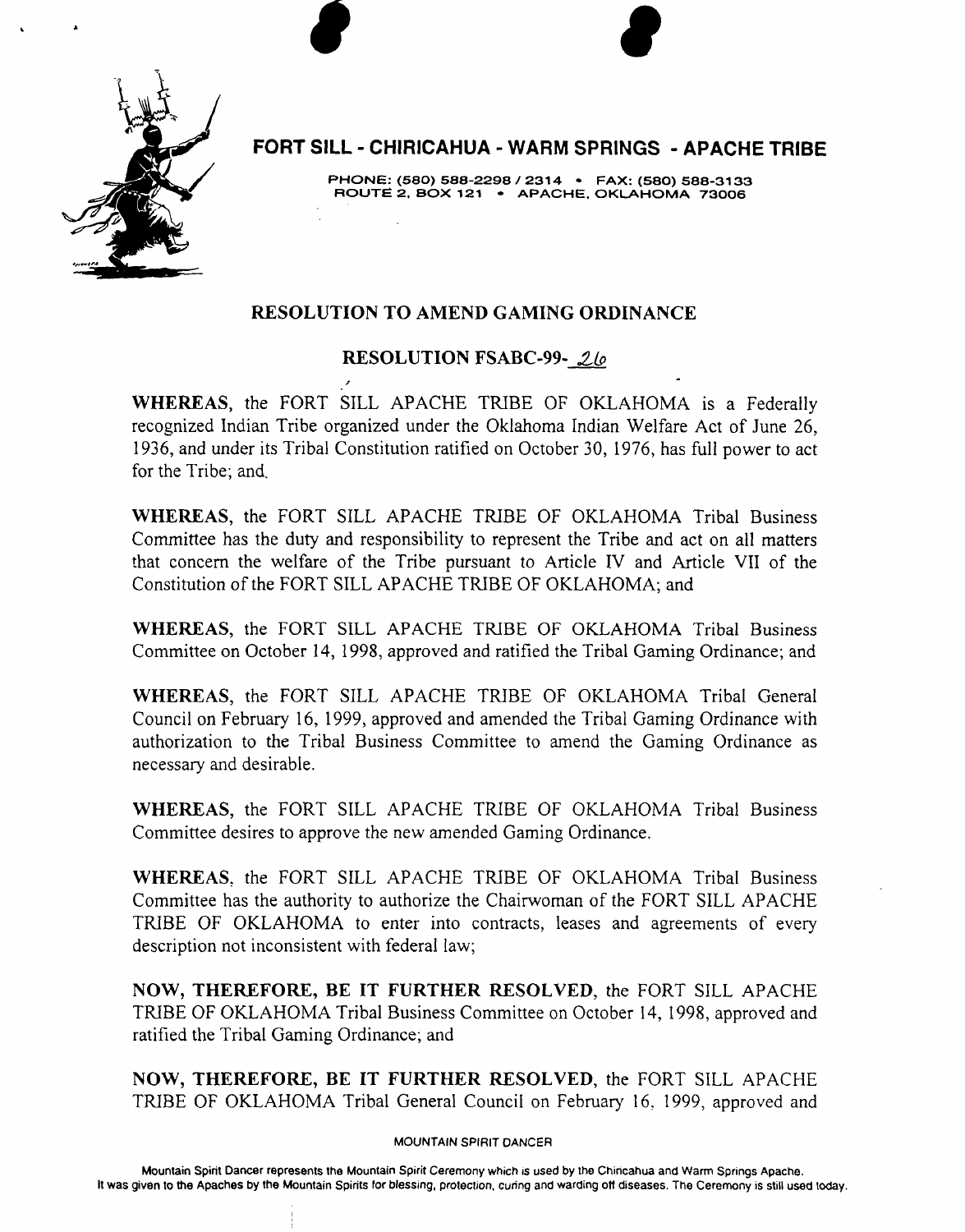NOW, THEREFORE, BE IT FURTHER RESOLVED, the FORT SILL APACHE TRIBE OF OKLAHOMA Tribal General Council on February 16, 1999, approved and amended the 'Tribal Gaming Ordinance with authorization to the Tribal Business Committee to amend the Gaming Ordinance as necessary and desirable.

NOW, THEREFORE, BE IT FURTHER RESOLVED, that the FORT SILL APACHE TRIBE OF OKLAHOMA Tribal Business Committee on this date approves the Amended Gaming Ordinance in its entirety which supersedes the Gaming Ordinance approved on October 14, 1998 and February 16,1999.

NOW, THEREFORE, BE IT FURTHER RESOLVED, that the FORT SILL APACHE TRIBE OF OKLAHOMA Tribal Business Committee hereby authorizes and directs the Chairwoman of the FORT SILL APACHE TRIBE OF OKLAHOMA, Ruey H. Darrow, to execute and sign the amended Gaming Ordinance on its behalf, and the Business Committee further approves said Amended Gaming Ordinance by endorsing their signatures on the Amended Gaming Ordinance and this Resolution.

BE IT FURTHER RESOLVED, that these documents are to be interpreted in a manner that minimizes their imposition upon the tribal sovereignty of the FORT SILL APACHE TRIBE OF OKLAHOMA.

**6fX-fA'** yg Varnou

RUEY H⁄DARROW Chairwoman

ATTEST:

**LORI GOODAY**  $\boldsymbol{\theta}$ **Secretary** 

#### CERTIFICATION

The foregoing resolution was adopted in a duly called meeting of the FORT SILL APACHE TRIBE OF OKLAHOMA Business Committee at Apache, Oklahoma, on August 26, 1999, by a vote of  $\frac{4}{10}$  for and  $\frac{1}{2}$  against and  $\frac{0}{0}$  abstention, a quorum being present. This enactment is approved by the Chairwoman of the FORT SILL APACHE TRIBE OF OKLAHOMA under the authority of Article IV and Article VII of the Tribal Constitution.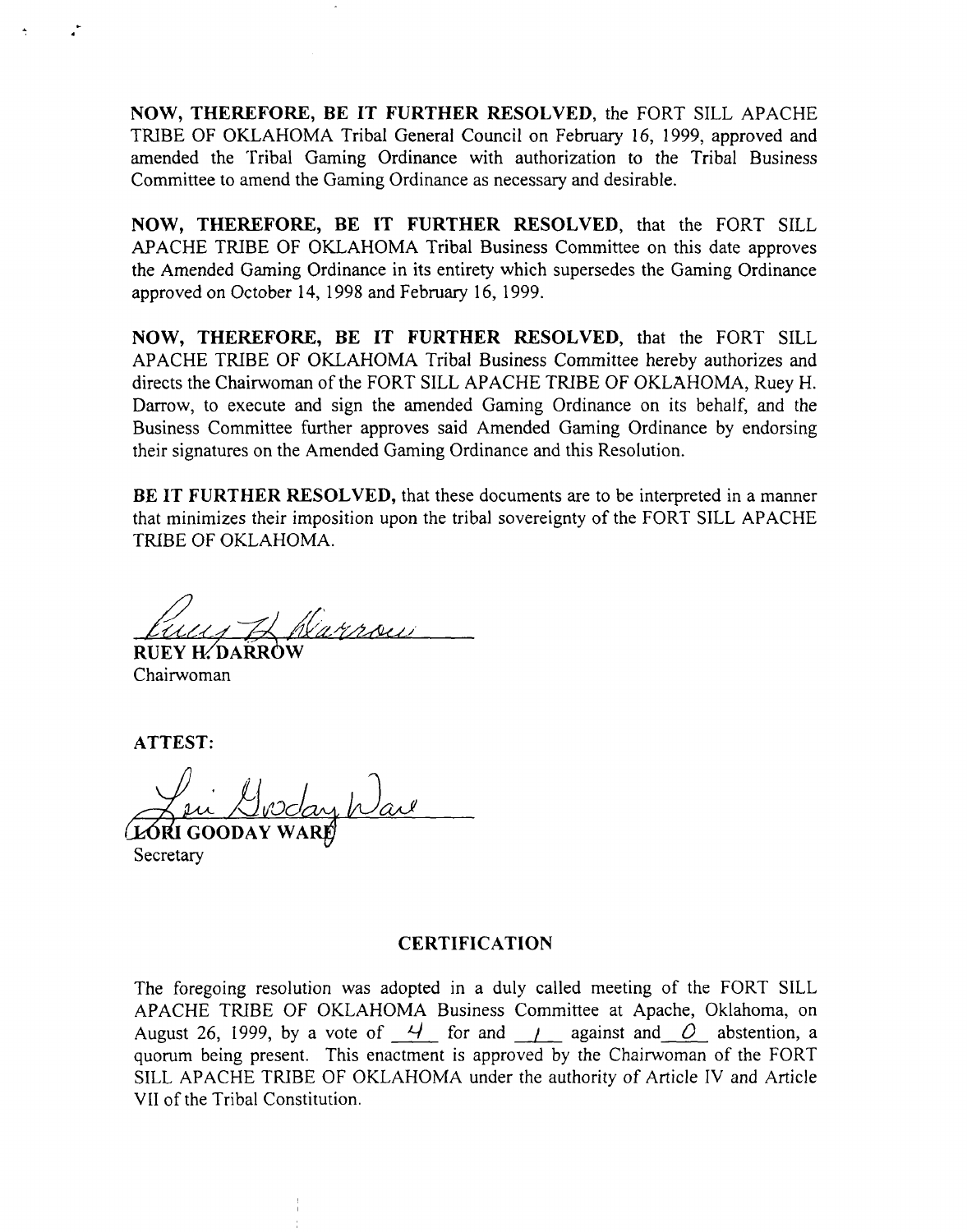Gorday Wav **LORI GOODA** Secretary

**EXECUTED AND DELIVERED** the day and the year first above written.

## **FORT** SILL **APACHE TRIBE OF OKLAHOMA:**

By and through its delegated representatives:

arrou **RUEY H. DARROW** 

GOODAY, SR.  $Vice$ - $\alpha$ hairman

**<sup>u</sup>**Secretary-Treasurer

Chairwoman Chairwoman Committee Member

Committee Member

**THOMASINE BOYD**  Committee Member

Approved by the Tribal Attorney on this **26'h** day of August, 1999.

 $\rho_{\text{char}}$   $\rho_{\text{char}}$ 

**ROBERT E. PRINCE**  Tribal Attorney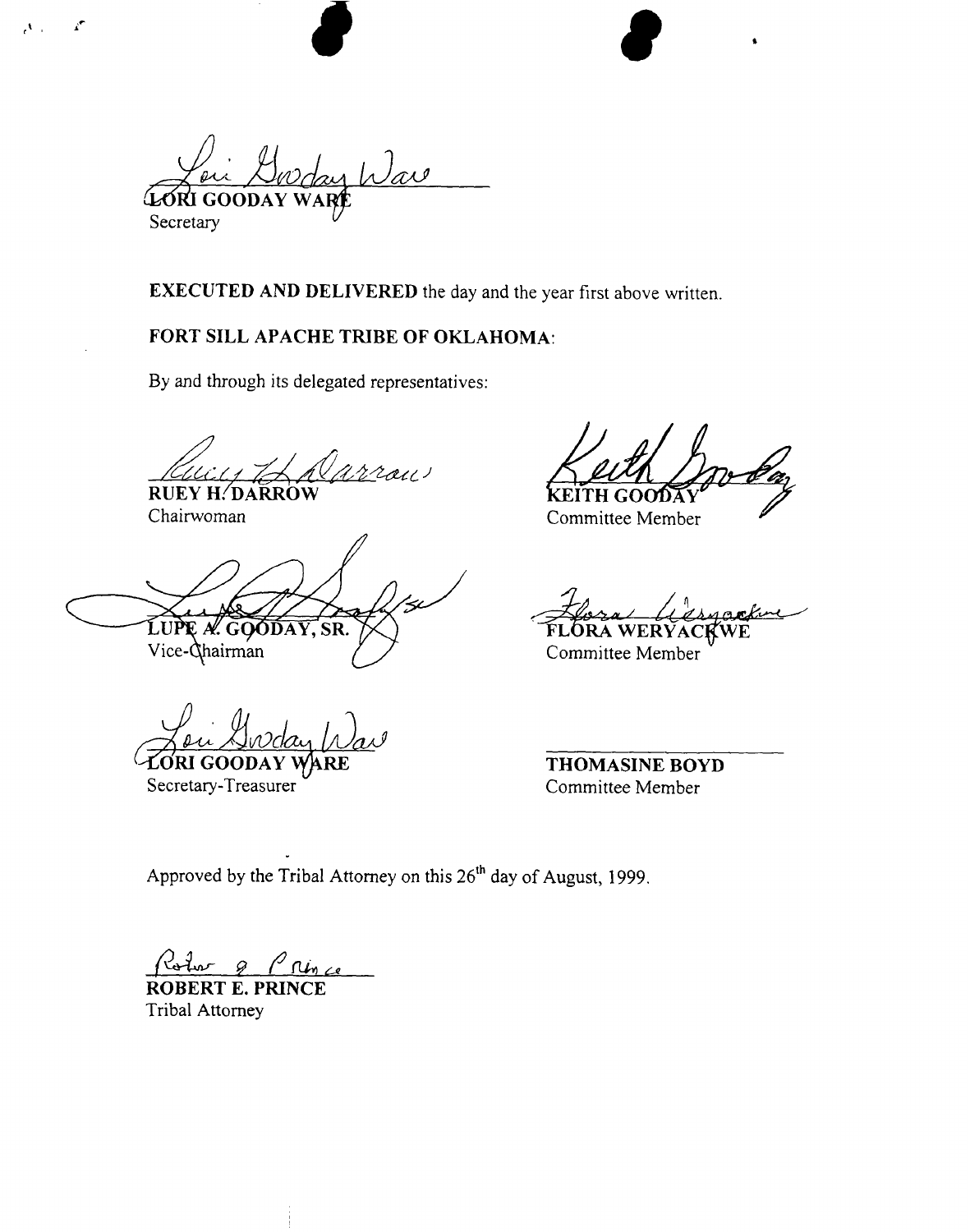#### **ADDENDUM**

#### **Fort Sill Apache Tribe of Oklahoma Gaming Ordinance**

- **1.** Statement of **person(s)** responsible for **obtaining and processing** fingerprints.
	- a. The Fort Sill Apache Tribe has authorized the "Executive Director" of the **Tribal** Gaming Commission to be responsible for obtaining and processing employee fingerprints.
- 2. Statement of procedures used in criminal history checks.
	- **a. The Foxt :Sill Apache Tribal Gaming** Commission **has** the responsibility to secure **and** process employee applications which will include **criminal** history checks. The Commission **has** formulated **the** standard employee application form **andwill** utilize the **services** of **the** National Indian Gaming Commission **(NIGC)** or the Oklahoma **State Burcall** of Investigation **(OSBI)** to **nctmlly** run the history checks and fingerprint verification. **These** agencies will coordinate directly with the Tribal Gaming Commission on every employee hired.
- 3. Statement of the process of Business Committee Member selection.
	- **a. All Business Committee Members** are selected in accordance with Article V of the Tribal Constitution **and** is **as** follows:

#### **Excernt from Fort Sill Apache Tribal Constitution: ARTICLE V - ELECTIONS (Pursuant** to Amendment **VK, effective 5-23-8 1)**

**Section 1. The** first election under this amendment to the Constitution and Bylaws shall be held at the Annual Meeting of the General Council next following the effective date of this amendment. Notwithstanding the provision of Article III of this Constitution **and** Bylaws that members of the **Business** Committee shall hold office for two (2) years, until the first election is held under this amendment the incumbent Business Committee members and officers shall continue to serve in their respective capacities subject, however, to all of the other provisions of this Constitution and Bylaws. For the purpose of providing staggered two (2) **year** tens for **members** of the **Business** Conunittee, and notwithstanding the provision of Article **U** of **this** Constitution that **metnbem of** the Business Committee shall hold office for two (2) years, at the first election under this amendment the members and officers of the Business Committee shall be elected for the terms indicated below:

**(a)** Tho Chairperson and two (2) **additional. Committee members shall** be elected for **terms** of two (2) years each;

 $\bullet$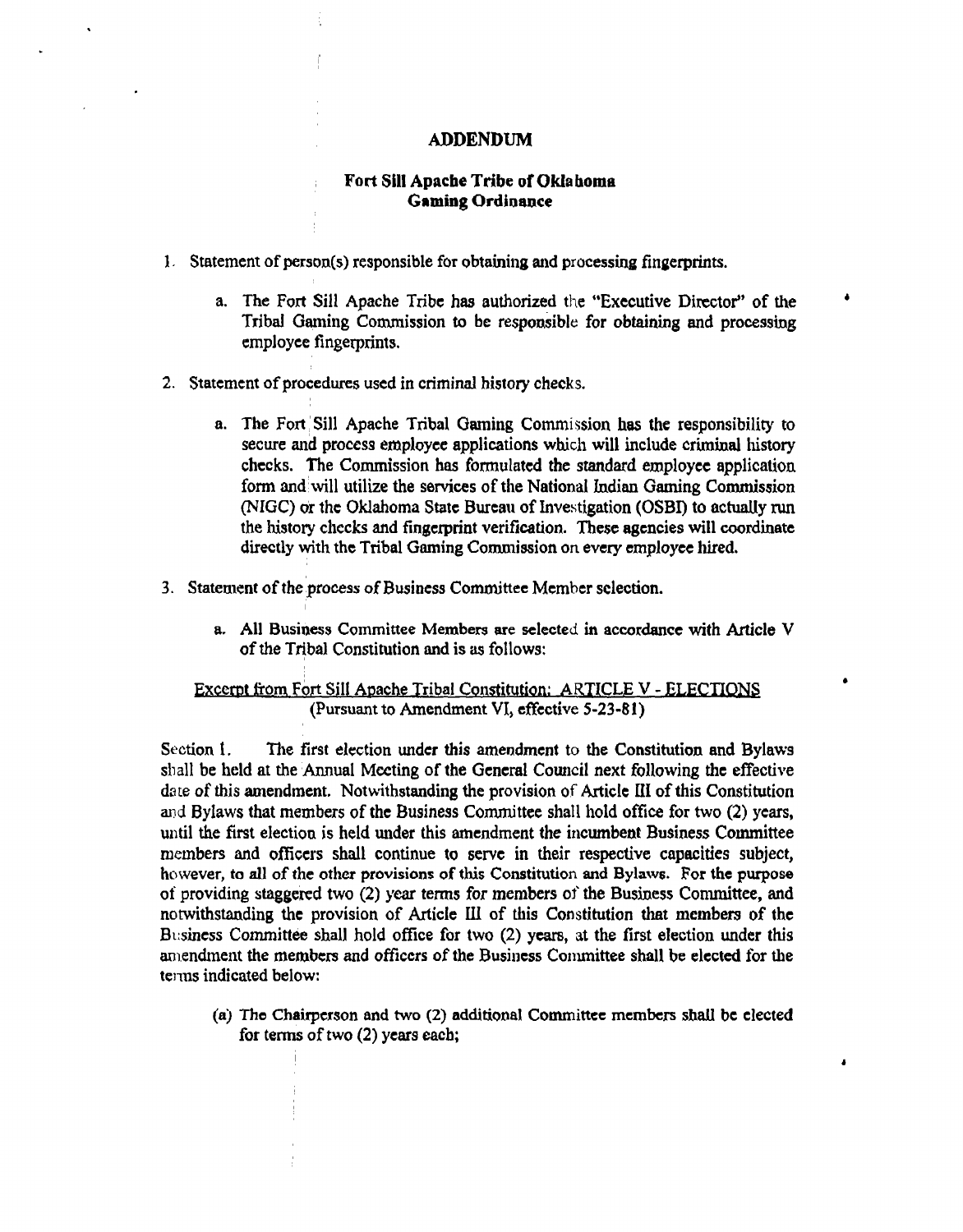(b) The Vice-Chairman, the Secretary-Treasurer and one (I) additional Committee member shall **be** elected for terms of one **(1) year each.** 

In all elections subsequent to the first election **under** this amendment, the term of office of each officer and member being elected shall be for a period of two (2) years.

Scction 2. At Annual Meetings of the General Council, nominations for each office to be filled shall be reccivcd from the floor and voting **shall** be conducted by secret ballot. There shall be separate nominating and balloting procedures for each office to be filled. **At** the first election under this amendment, the Chairman shall be elected first, then the remaining officers in order, and **frnally** each **of** the three (3) additional Committee **members,** the last additional Committee member selected being the one to serve a term of **one** (I) year. In subsequelit years in which the Chairman and two (2) additional Committee members are to be selected, the Chairman shall be selected first and then the two (2) additional members of the Business Conullittee. In subsequent **years** in which **the**  Vice-Chairman, the Secretary-Treasure and one (1) additional Committee member are to be selected, the two (2) Officers shall be selected in order and then the one (1) additional Committee member. If there are more than two **candidates** for **an** ofice at **any** election **arid** no one catldidate receives a majority vote, the low candidate shall be eliminated and **voting** shall continue until one (1) receives a majority of the votes cast. **All** newly elected officers **and** members of the Business Committee shall be installed on **the same** day as elected and shall serve until their successors are duly elected and installed. No absentee ballots will be recognized or considered at such elections.

Scction 3. All members of the Tribe eighteen (18) **vears** of age or over shall **ba**  entitled to vote in all elections.

Section 4. All members of the Tribe twenty-five (25) years of age or older who have not been convicted of a felony in a court of competent jurisdiction within the five (5) **ye'us** next preceding **the** subject election shall be eligible as candidates for **the** Business Conunittee.

Section **5.** If a **vacancy** occurs in the membership **of** the Business Committee, it shall **bk** filled by an appointee selected by the majority vote of the **remaining** members of the **Buiness** Committee to serve until the **next** duly called meeting of the General Council at **<sup>b</sup> which** time a **special** election shall be conducted for **the** purpose of filling in **any**  remaining unexpired term of said position.

4. Statement of how infomation on employee applications **submitted will be verified.** 

The Fort Sill Apache Tribal Gaming Commission has the responsibility to review and verify each casino employee's application. This verification sball be done in a two step manner: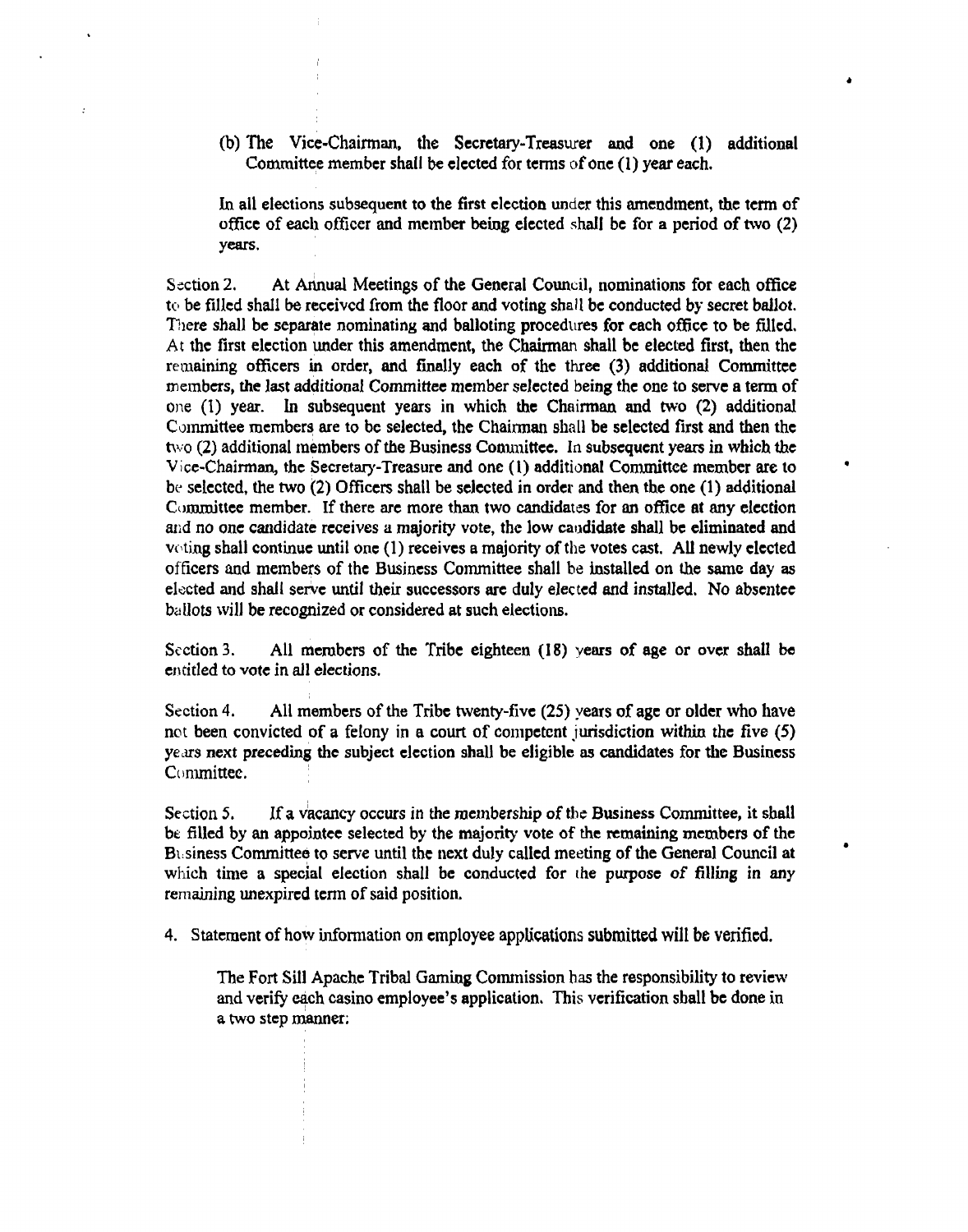- a. Personal verification of residence, employment and reference matters done by Tribal Commission members.
- b. Investigation of criminal background done through **OSBI, NJOC md**  or tlie Federal Bureau **of** investigation **(FBI)** as required.
- 5 Problem resolution involving patrons of the gaming facility.

In the event that a gaming dispute should arise with any patron of the Fon Sill Apache Casino the following procedure shall be utilized to resolve the issue:

- a. Patron shall notify any Fort Sill **Apache** employee that a problem **exist.**
- b. Any employee notified of **n** problem shall immediately looate the supervisor of the area of **casino** gaming involved.
- c. **The** Casino floor supervisor shall attempt to **resolve** the issue at **hand,**  IF that attempt fails the floor supervisor shall contact the head of accounting or person whom the floor supervisor reports to should the accounting head be off **duty.**
- d. The head of accounting sldl attempt to resolve the dispute with **the**  patron. Should that attempt fail the supervisor shall then notify the **General** Manager of the dispute and what **hos** been done to resolve the matter.
- **e.** The General Manager shall immediately review **the** circumstances with the patron and use all means available to resolve the dispute. If this attempt fails the General Manager shall immediately notify the Fort Sill Apache Gaming Commission of **the** dispute. The Gaming Commission shall then review all information related to the dispute ihcluding the patrons **statement,** all **"hard** copies" to **date,** pay tickets, **and** machine infomation related to the dispute. **The** Fort Sill Apache **Gaming** Commission shall **make** a written determination as to **what**  resolution action shall be **taken** and review that determination with the patron and General Managcr. The General **Managcr** of the Fort Sill Apache Casino shall then complete the dispute resolution in accordance with the written direction of the **Gaming** Commission and provide evidence to the **Gaming** Commission of **the** completion.
- 6. Agent for Service process for the Fort Sill Apache Casino

**AU** service for thc Fort Sill **Apache** Casino shall **be** delivered by hand, registered mail, couricr or regular **U.S.** Postal delivery. All such service shall be directed to:

Chairperson. **Fort** Sill **Apache Tribe** of **Oklahoma**  Route 2, Box 121 Apache, Oklahoma 73006